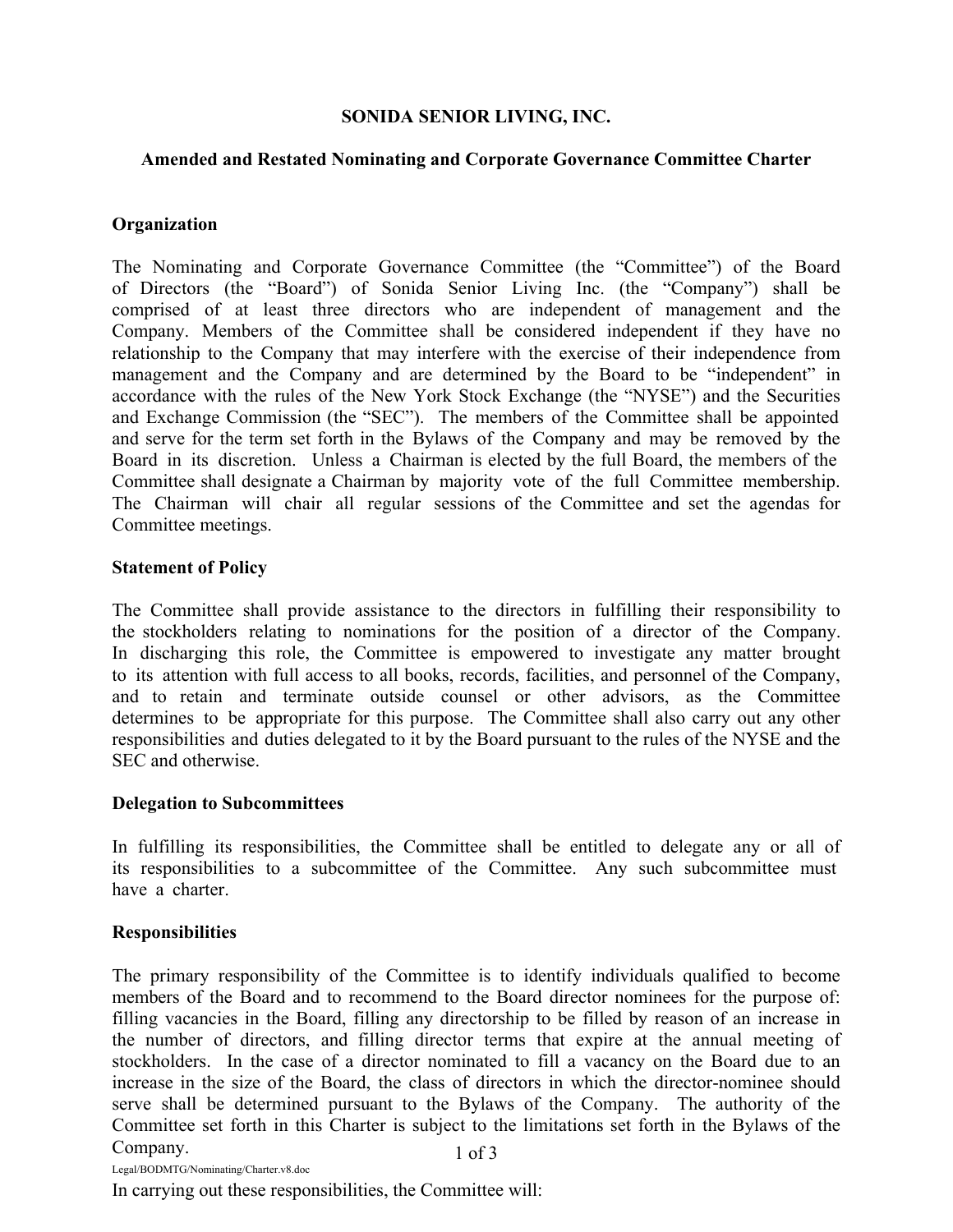- Obtain the full Board approval of this Charter.
- Establish procedures for the selection of new directors to serve on the Board.
- Identify individuals believed to be qualified as candidates to serve on the Board and recommend that the Board elect the candidates for all directorships to be filled by the Board or by the stockholders at an annual or special meeting. In identifying and evaluating nominees for director, the Committee will consider each prospective candidate's qualities, experience, background and skills, as well as any other factors which the prospective candidate may be able to bring to the Board of Directors that complement those of the other members. The process is the same whether the candidate is recommended by a stockholder, another director, management or otherwise. Nominees for directors will be selected by the Board upon recommendation of the Committee in accordance with the policies and principles in its charter.
- Assess the qualifications of individuals submitted for consideration as a member of the Board by any stockholder of the Company.
- Develop and periodically reassess policies and procedures with respect to the consideration of any director candidate recommended by stockholders or otherwise.
- Review and make recommendations to the full Board, or determine, whether members of the Board should stand for re-election.
- Conduct all necessary and appropriate inquiries into the backgrounds and qualifications of possible candidates. The Committee shall have sole authority to retain and to terminate any search firm to be used to assist it in identifying candidates to serve as directors of the Company, including sole authority to approve the fees payable to such search firm and any other terms of retention.
- Consider questions of independence and possible conflicts of interest of members of the Board.
- Develop and recommend to the Board for its approval a set of corporate governance guidelines. The Committee shall review the guidelines on an annual basis, or more frequently if appropriate, and recommend changes as necessary.
- Oversee the evaluation process for the Board, its committees and management.
- Review and make recommendations to the full Board relating to the composition of each committee as well as selection of the chairperson of each committee.
- Report regularly to the Board (a) following meetings of the Committee, (b) with respect to such other matters as are relevant to the Committee's discharge of its responsibilities, and (c) with respect to such recommendations as the Committee may deem appropriate. The report to the Board may take the form of an oral report by the